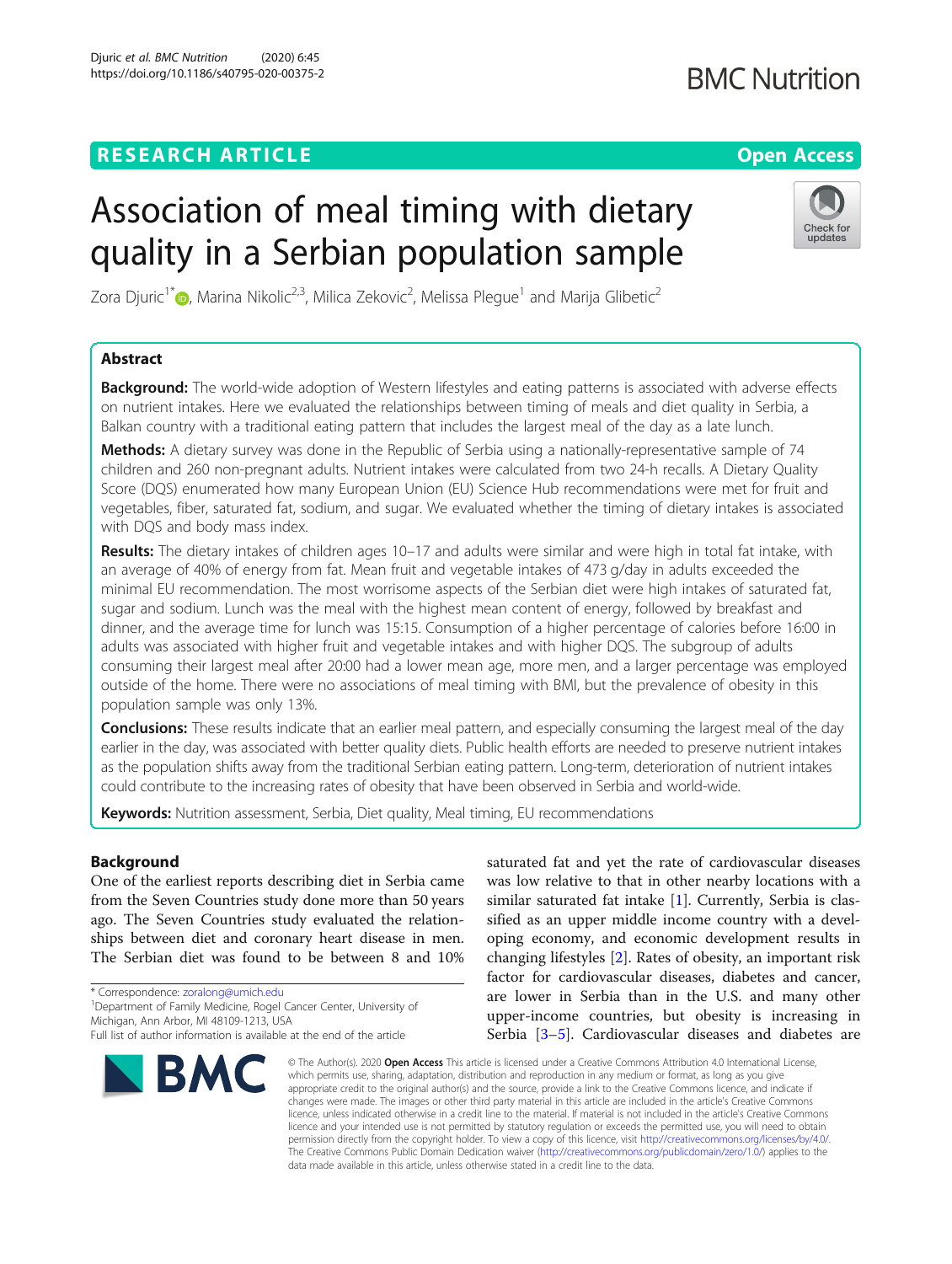now pressing public health problems in Serbia [[6\]](#page-10-0). Cancer incidence is also increasing, as it is in most countries worldwide [\[7](#page-10-0)].

There is, however, little information available on dietary intakes in Serbia at the present time and what aspects of this diet impact on obesity. A limited number of published studies evaluated diets in children and adolescents in Serbia. These studies collected data six or more years ago and were mainly focused on children, on nutrition knowledge, and on frequency of consuming select foods without capturing the amount of intake  $[6, 8-10]$  $[6, 8-10]$  $[6, 8-10]$  $[6, 8-10]$  $[6, 8-10]$  $[6, 8-10]$ . There is also limited dietary information from the Serbian National Health Survey of 2013. This survey collected information on disease prevalence, BMI, physical activity and eating habits in terms of foods eaten on a daily or weekly basis. Some improvements were noted since 2006, with decreasing intakes of animal fats, especially in urban areas, but whole grain bread intake decreased [\[6,](#page-10-0) [11\]](#page-10-0). This population-level data is valuable but a nation-wide, formal dietary assessment from which nutrient intakes can be calculated is lacking [\[12](#page-10-0)]. The recently established database for the nutrient content of Serbian foods will facilitate this assessment [\[13\]](#page-10-0).

To establish the methodology for a large, nation-wide nutrition survey, we obtained pilot data on a nationallyrepresentative sample of 334 individuals. The sampling methodology was designed to reflect the demographic distribution of the Serbian population as whole. Dietary data was collected using two un-announced 24-h recalls following the guidelines of the European Food Safety Authority and a standard demographic questionnaire [[14,](#page-10-0) [15](#page-10-0)]. In this nationally-representative sample, we report the relationships between timing of meal intakes, BMI and major indicators of dietary quality: fruit, vegetables, fiber, saturated fat, sugar and sodium intakes.

The timing of the traditional Serbian eating pattern also afforded the opportunity to evaluate the impact of meal timing on diet quality and BMI. Traditionally, a late lunch is the largest meal of the day in Serbia, and dinner is typically a light meal. This meal pattern would result in consumption of a major portion calories earlier in the day than in Western cultures. It is, however, a meal pattern that is difficult to sustain when work patterns shift away from an early-day schedule. The objective of this study was to evaluate whether meal timing is related to obesity and diet quality in a Serbian population.

# Methods

# Subjects

The study was approved by the Ethics committee of the Institute for Medical Research, University of Belgrade (Dossier No. EO123/2017), and all procedures involving human subjects were in accordance with the Declaration of Helsinki. Written informed consent was obtained

from each participant. In the case of children younger than 18 years of age, a parent gave consent and the child gave assent. The interviews were conducted between July and December of 2017.

The study sample was designed to be representative of the Serbian population as determined by the latest cen-sus from 2011 [[16](#page-10-0)]. Sampling was stratified by age groups (10–17, 18–64, 65–74), by gender, and by region of residence. The regions of residence in Serbia were Vojvodina, South East Serbia, West Serbia and Belgrade. Recruitment was organized and conducted by project team members at the household level, with not more than one individual recruited per household. The survey plan was structured to capture a representative proportion of weekdays and weekend days for the study sample. Interviewers were advised to organize home visits to participants whenever possible. If it was not possible, another interview site was agreed upon depending on the region and location of the interviewer's office. For the present analysis, pregnant women  $(n = 15)$  were excluded, resulting in a total of 334 non-pregnant subjects.

# Questionnaire

Two interviews were done with each subject, at least 1 week apart. The first interview consisted of collecting anthropometric data, administering a demographic questionnaire, and a 24-h dietary recall (see section on dietary assessment below). All of the initial interviews were done in person. Anthropometric data (height, weight) were measured for 65% of the study population. For the rest, self-reported values were collected. The study questionnaire collected demographic information on age, gender, marital status, place of residence, ethnicity, employment, education, smoking, height, weight, physical activity and health status.

Physical activity was assessed using the International Physical Activity Questionnaire short form that has been published [\[17\]](#page-10-0). This included questions on how much time was spent on moderate, vigorous and walking activities in the past 7 days (number of days and hours or minutes each time). For walking, only bouts of at least 10 min were enumerated. Time spent sitting was captured using questions that asked about time spent sitting on weekdays and on weekends. If a participant was not sure of time spent on physical activity, a time of 10 min/day was input, and this was needed for 23 of the questionnaires. The sitting and physical activity data was used to derive hours per week of activity or of sitting.

# Dietary assessment

The dietary assessment was conducted following the strict guidelines of the European Union (EU) Menu methodology as published previously [[15\]](#page-10-0). In order to estimate usual dietary intakes, two non-consecutive 24-h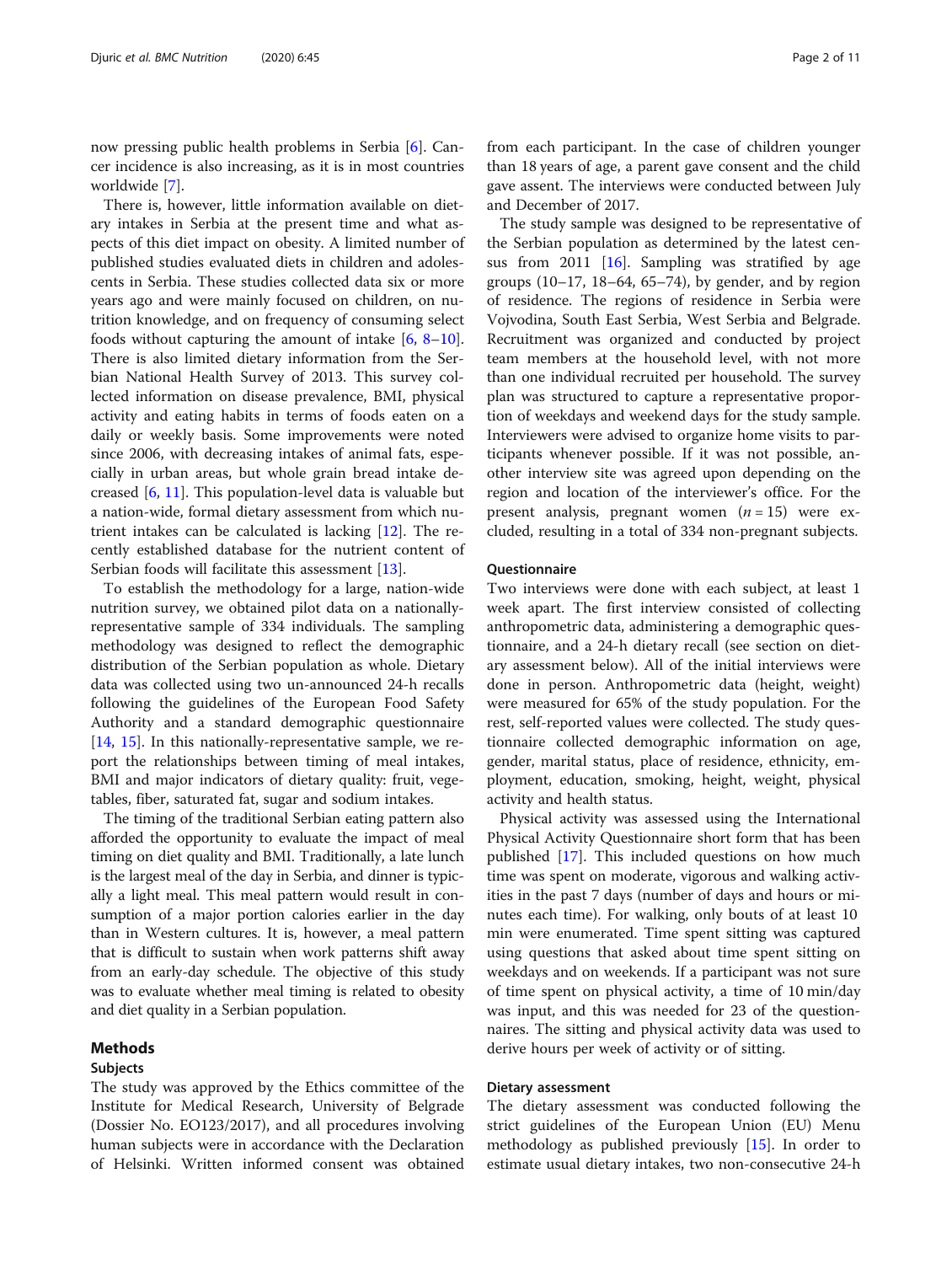recalls of diet were conducted with an interval of at least a week between the two recalls [[14](#page-10-0)]. A multi-pass method was used to maximize accuracy of the recalls [[15\]](#page-10-0). The multi-pass dietary recall utilized a visual for estimating serving sizes: a pictorial food atlas that was developed for the Balkan region to facilitate precise estimation of portion sizes as published by our group [[14\]](#page-10-0). The first recall was always performed as a face-toface interview and the second recall was conducted faceto-face or via phone, based on participant's availability and preference.

Daily food and nutrient intakes were calculated using the Diet Assess & Plan software (DELTA Electronic Ltd., Subotica, Serbia). This is an advanced dietary assessment and nutrition planning software tool that has been used previously in national, regional and international nutritional surveys, and it was evaluated in the European Food Safety Authority (EFSA) ring trial involving six countries [[18](#page-10-0)–[20\]](#page-10-0). Nutrient intake calculations were performed using the Serbian Food Composition Database [\[13](#page-10-0)]. As published previously, the database was harmonized with European Food Information Resource Network of Excellence (EuroFIR) standards and embedded in the EuroFIR platform and represents the core element of the Balkan Food Platform [[13](#page-10-0)]. Average daily intakes for each subject were derived as a mean of the two 24-h recalls.

# Meal timing

The time of each eating occasion reported during the 24-h dietary recall was recorded. The time noted represents the start of the eating occasion. This varied across the 2 days of intake, and the times for each eating occasion for each subject across the 2 days of intake were averaged. The eating occasions were denoted in the data output as before breakfast, breakfast, morning snack, lunch, afternoon snack, dinner, and after dinner snack. For some subjects, there were two afternoon snacks, resulting in a maximum of eight eating occasions that were recorded for each subject. This data was used to calculate average calories consumed by each subject before 16:00.

## Age categories

Five age categories were created to evaluate differences in diet and BMI by age. The first category was for children ages 10–17. Adults ages 18–64 were categorized into tertiles. Since some people were of the same age, the tertiles are not precisely equal in number. The last category was for adults ages 65–74 years since the retirement age in Serbia is 65 years.

# Diet Quality Score (DQS)

We computed a DQS for adults to evaluate how many dietary recommendations were being met by each adult subject. This analysis focused on adults only since the number of children in the sample was smaller, dietary recommendations in children differ from that in adults, and health issues are different in children than in adults. The DQS summed the number of dietary recommendations met by each subject.

The dietary recommendations vary from country to country and change over time. We focused on those dietary factors for which healthy eating recommendations have been established as summarized by the European Union (EU) Science Hub of the European Commission [[21](#page-10-0)]. The DQS therefore included one point for meeting each of the EU Science Hub recommendations for fruits and vegetables, fiber, saturated fat, sugar, and sodium as detailed below, resulting in a score of 0–5.

For fruit and vegetable intakes, recommendations have ranged from 5 servings a day to more than 13 per day, given in  $\frac{1}{2}$  cup servings [[21](#page-10-0), [22\]](#page-10-0). The World Health Organization in 2006 recommended a daily intake of fruit and vegetables of at least 400 g/day  $[23]$  $[23]$  $[23]$ . Using an estimate of 85 g vegetables or fruit in a  $\frac{1}{2}$  cup serving, 400 g/day is about 5 servings/day. Intakes of 400 g/day or higher therefore received one point. Fiber recommendations are typically 25–35 g/day, often provided in a sex-specific and agespecific manner. An adequate intake for both children and adults is 14 g/1000 kcal in the Dietary Guidelines for Americans, which harmonizes well with the European recommendations [\[21\]](#page-10-0). We therefore awarded one point for meeting or exceeding an intake of 14 g fiber/1000 kcal.

Recommendation for sugar intake generally include consuming less than 10% of energy from added sugars, and we used that recommendation for awarding a point in the DQS [[21](#page-10-0)]. For fat intake, moderate intakes of total fat (20–35% of energy) have been recommended in the past, but more recent evidence shows little associations of total fat intake with disease risks [\[21](#page-10-0)]. The recommendations have been more consistent for limiting saturated fat, and we therefore used less than 10% of calories from saturated fat as the cut-off to award a point in the DQS. For sodium intake, recommendations are to limit intake to 2.0–2.4 g/day, and we awarded a point towards the DQS for sodium intakes less than 2.3 g/day [[21](#page-10-0)].

Whole grain intake was not available from our data set and was not used as a criterion, but this likely does overlap with fiber intake which we did include. Protein and water intakes also were not used in the score. An average requirement of 0.60–0.66 g protein/kg body weight has been set as a recommendation across countries [\[21](#page-10-0)]. In our population sample, only 14 subjects (5 children and 9 adults) reported consuming less than 0.6 g/kg protein, and the mean was 1.1 g protein/kg for adults. Protein intake therefore was not used as criterion in the DQS. Recommendations for water intakes have not been widely made and the recommendations vary from 1000 to 2700 ml/day [[21\]](#page-10-0). This made it difficult to select a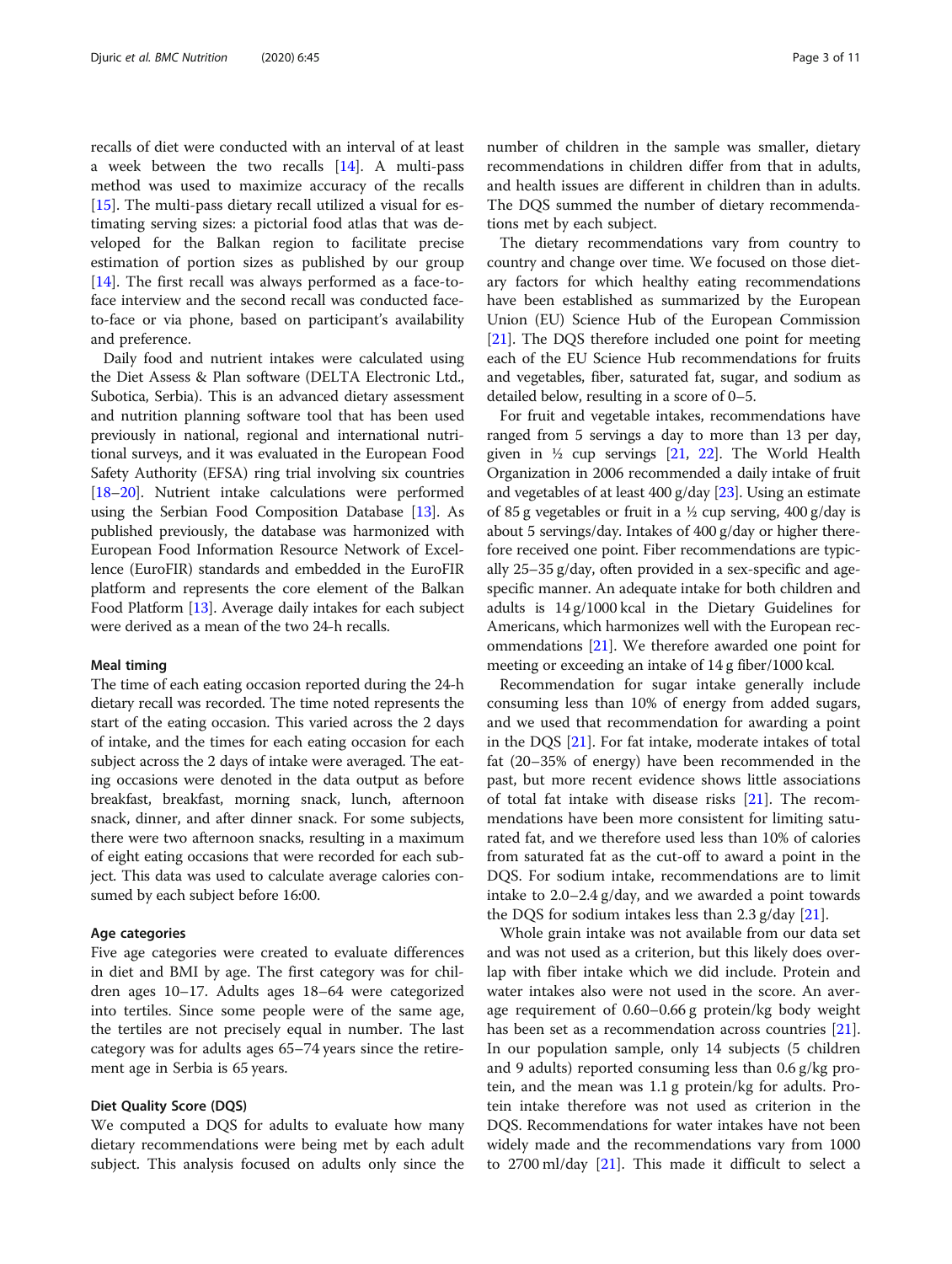scoring criterion for water intake and it was omitted from the DQS.

To generate a continuous DQS, we constructed a Diet Quality z-Score. Normalized intakes for each nutrient or food were calculated as the difference between each subjects' value and the recommended value divided by the standard deviation. The differences were taken using positive values for dietary intakes that exceed the recommendations for fiber (14 g/1000 kcal) and fruit/vegetable intakes (400 g/day), and negative values for dietary intakes that exceeded the recommended limit for saturated fat (10% of energy), sodium (2300 mg/day) and sugar (10% of energy). The Diet Quality z-Score was calculated by summing the five normalized nutrient or food scores.

# Statistical analyses

Data from the demographic questionnaire and from the nutrition analysis program was maintained in Excel. All statistical analyses were conducted in IBM SPSS Statistics for Windows, Version 24.0. (IBM Corp., Armonk, NY). Comparisons between groups (adults versus children, or early versus late eaters), were made using twosample, two-sided t-tests for continuous variables or by using Pearson Chi-square tests for categorical variables. Correction of p-values for false discovery rates (FDR) was done using the method of Benjamini and Hochberg [[24\]](#page-10-0). Trends of DQS versus percent of calories consumed before 16:00 were explored using linear regression models, adjusting for participant age and gender. Comparisons of energy intakes in three ordinal categories of DQS, defined by DQS scores of 0–1, 2–3, or 4–5, were evaluated using ANOVA, and natural log transformation of the data to achieve normality was used for the kcal/day variable. The Tukey honest significance test was used post-hoc to control for multiple comparisons.

To evaluate the effects of age category and gender on dietary intakes, linear regression models for each of the key dietary intake outcomes were constructed (fruit and vegetables, fiber, saturated fat, sodium and sugar). These models included age category, gender and the interaction between age and gender as predictors. When the interaction was not significant it was removed to assess the main effects of age category and gender.

Calorie content across the three main meals, breakfast, lunch and dinner (Fig. [1](#page-4-0)), was compared using linear mixed models with kilocalories per meal as the outcome. The model included meal as a categorical covariate and a random intercept was used to account for within person correlation. Separate models for children and adults were constructed, and an overall model with an interaction between age group and meal was also investigated. We also calculated the timing of the largest meal of the day, averaged across 2 days of assessment for each subject, based upon energy content of the reported

meals. Histograms were constructed to evaluate the timing of when the largest meal was consumed by adults who and do not work outside the home. Reasons for not working outside the home included being retired, currently unemployed, disabled or working as a homemaker.

# Results

# Subject characteristics

There were 349 study participants who had complete data for both diet and demographics. For the present analysis of diet quality, we removed 15 pregnant subjects. This resulted in a data set of 74 children and 260 adults. The vast majority of respondents self-identified as being Serbian (90%); 10 subjects were Montenegrian, 3 Croatian, 1 Hungarian, and 8 specified their ethnicity as "other". The surveys were carried out in the calendar year 2017, and most were completed in the fall (85%), with an additional 11% in the summer.

Of the 334 subjects, 74 reported having a chronic health condition at the present time: 35 with cardiovascular diseases or hypertension, 9 respiratory conditions, 5 diabetes, 3 pre-diabetes, 4 hypothyroidism, 3 mental health issues, and 15 other health issues. Ten of these individuals reported consuming a diet that was altered in some way due to their health condition (mean age 51 years, 5 females). Eight other individuals reported following a weight loss diet and 16 individuals reported following a vegetarian diet. Twenty-seven adult subjects (10% of all adults) reported consuming more than 2 drinks/day, on average.

As shown in Table [1](#page-5-0), 90% of the study participants lived in areas classified as urban cities. Urban/rural residence did not differ by participant age category ( $p =$ 0.55). Education was classified according to International Standard Classification of Education 97 system. The proportion of study participants with some type of education beyond a high school diploma (either at least some college or a technical school) did not differ significantly by adult age category but it was lowest for adults in the oldest age category. The prevalence of overweight or obesity was higher in the oldest adult age category, as shown in Table [1.](#page-5-0)

# Overweight and obesity

Body weight and height was measured by study interviewers for 65% of the study sample, and the remainder of this data was from self-report. Body weight and height was missing for 6 subjects. Body mass index (BMI) was calculated as  $\text{kg/m}^2$ . Of 254 adults with complete weight and height data, 34 were obese with BMI  $> 30 \text{ kg/m}^2$ (13%) and 84 were overweight (BMI >  $25 \text{ kg/m}^2$  and < 30 kg/m<sup>2</sup> , 33%). In adults, Spearman correlations of BMI with DQS, percent of calories consumed before 4 pm, the number of eating occasions/day, minutes/day spent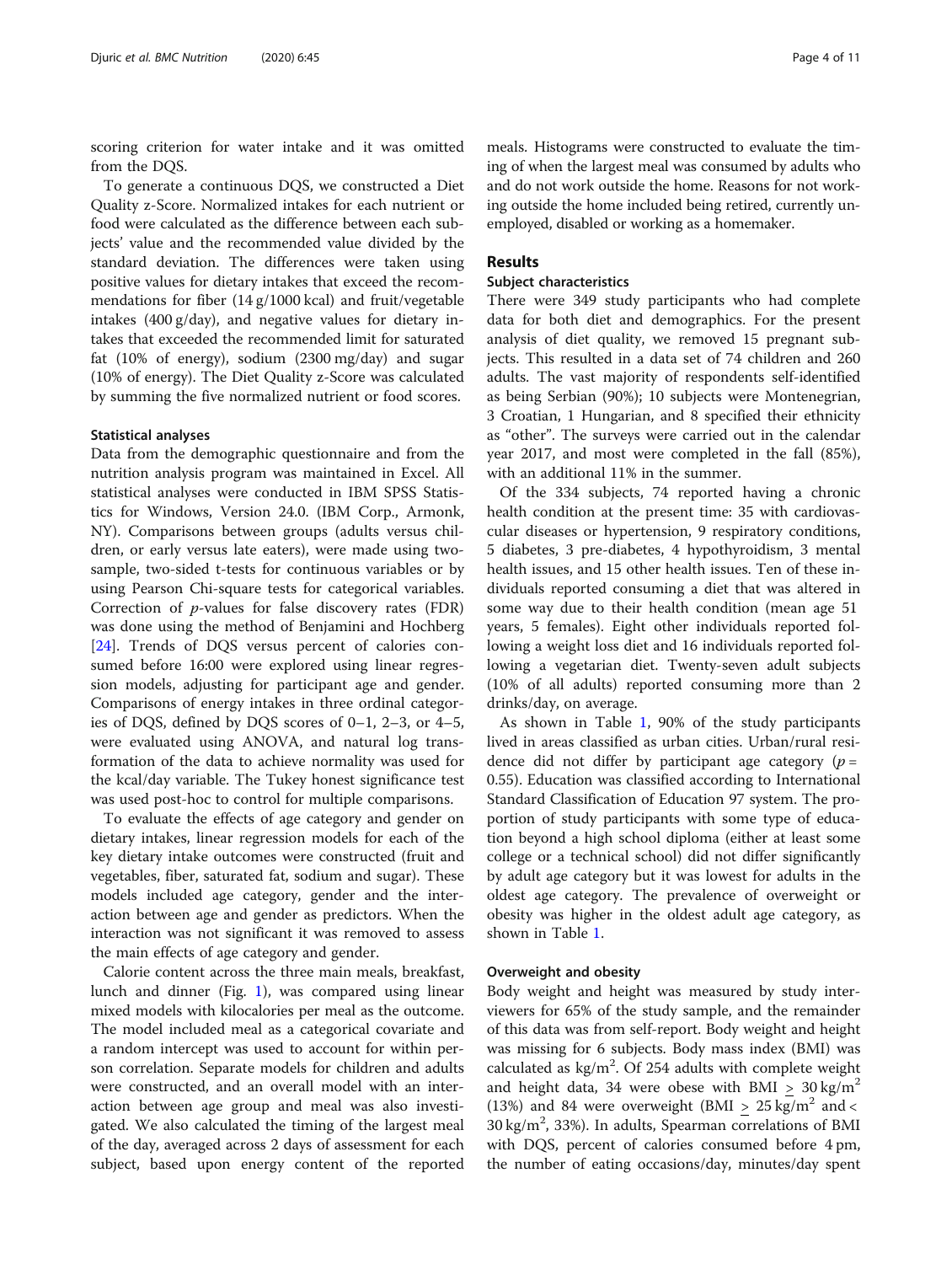<span id="page-4-0"></span>

sitting, and with minutes/week spent on moderate and vigorous activity were not statistically significant. Adult BMI was positively correlated with age, Spearman  $\rho = 0.401$ ,  $p < 0.001$ . These results were similar when restricted to data using only the 151 subjects with measured BMI values: 11% were obese, 33% were overweight, and BMI was correlated with age (Spearman  $\rho = 0.358$ ,  $p < 0.001$ ) but not with physical activity or time spent sitting.

# Dietary intakes

Table [2](#page-5-0) shows mean dietary intakes in the Serbian population sample to facilitate comparison to dietary recommendations compiled by the European Commission [[21\]](#page-10-0). Mean fruit and vegetable intakes were above the minimal recommendation of 400 g/day, and the range of intakes reported was 15–1783 g/day (Table [2](#page-5-0)). All study participants had at least some intake of fruits and vegetables, all the children and all except two adults had some vegetable intake, and 23% of children and 20% of adults had no fruit intake. Mean water intake of 2191 ml/day also was within the recommendations, although the recommendation made span a wide range of 1000– 2700 ml/day for persons over the age of 14 [\[21](#page-10-0)]. Total fluid intakes from water and all other beverages other than liquor were higher: 2653 ml/day for children and 3027 ml/day for adults. Fiber was derived mainly from three groups of foods: fruits and vegetables (38%), grains (33%), and seeds and nuts (12%). Mean fiber intake reached the recommendation for consuming at least 14 g/1000 kcal only in adults of ages 65–74..

The mean intake of total fat at 40% of energy was higher than what is considered to be a moderate range, generally defined as 20–35% of energy from total fat [[21\]](#page-10-0). Saturated fat intake was a mean of 13% of energy in this study population (below 10% of energy is recommended), and sugar intake was a mean

of 13% of energy (below 10% of energy is recommended). Sodium intake was very high with a mean of 3.9 g/day (less than 2.3 g/day is generally recommended).

# Diet Quality Score (DQS)

The DQS was a simple sum of the number of EU dietary recommendations that were met for five items: fruits and vegetables, fiber, saturated fat, sugar, and sodium. One point was awarded for meeting the recommendation in each of the five categories. Whole grain intake in servings was not available in this diet analysis, but 33% of dietary fiber in this study sample was obtained from total grain intake. Only 12 adults and one child had a score of 5, and 78% of adult subjects had scores of 3 or lower.

Among the individual components of the DQS, fruit and vegetables intakes and fiber were met by about half the subjects, but the numbers meeting the sugar, sodium and saturated fat recommendations were much lower. Among the 260 adult subjects, there were 139 with at least 400 g/day fruits and vegetables, 130 with at least 14 g fiber/1000 kcal, 90 with less than 10% of energy from sugar, 66 with 2.3 g or less of sodium/day, and 58 with a diet < 10% of energy from saturated fat.

A Diet Quality z-Score was also calculated as a continuous variable using the difference in intake versus the recommendation divided by the standard deviation for each of the five factors as described in Methods. This z-like score takes into account that some intakes might be closer to the recommended levels than others without necessarily meeting the recommendation. Women had significantly higher average DQS z-scores than men (2.7 vs. 2.0,  $p < 0.001$ , z-score – 1.5 v.-2.5,  $p <$ 0.001), and z-scores increased with age (Spearman  $\rho =$ 0.284,  $p < 0.001$ ).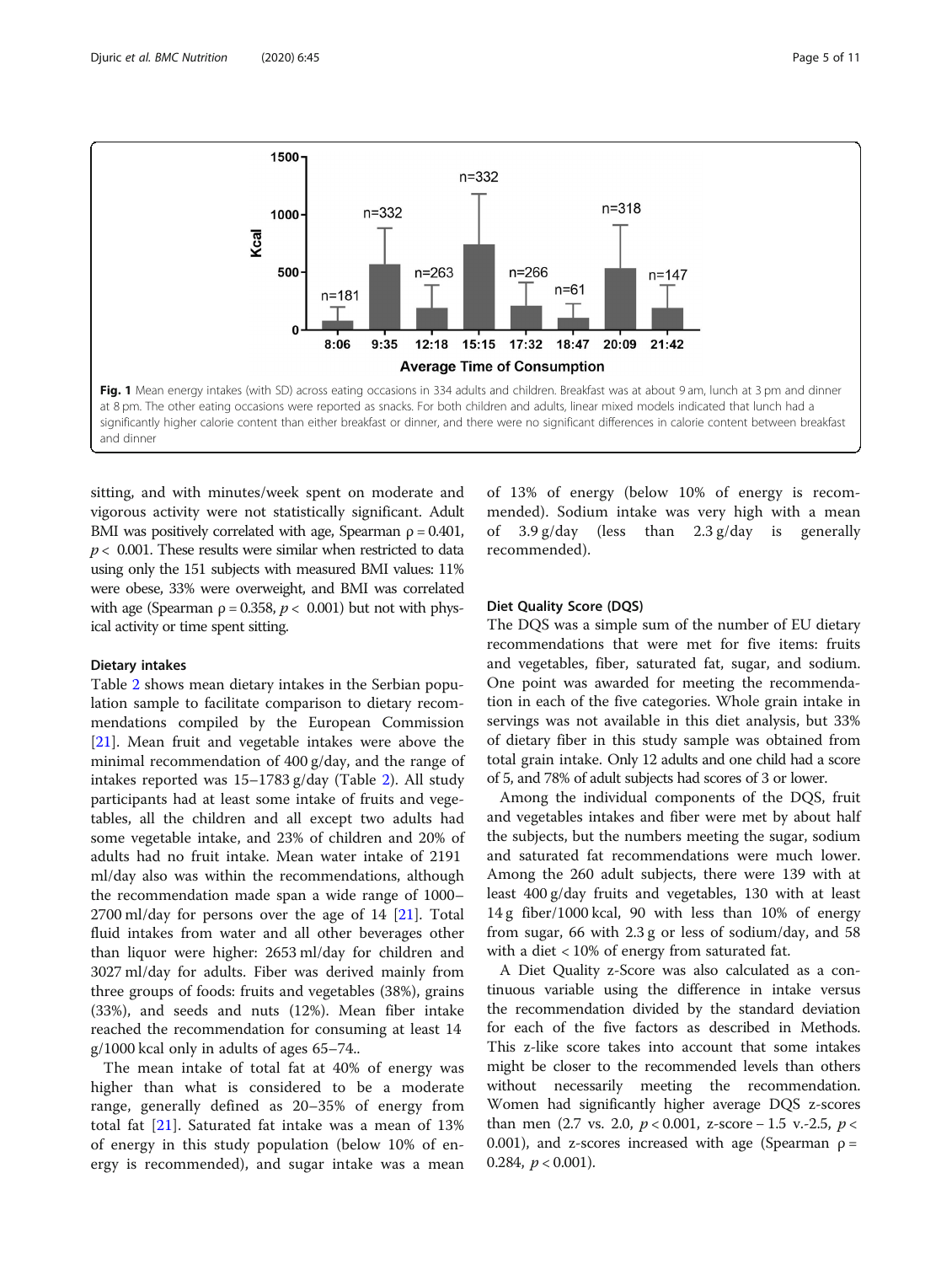<span id="page-5-0"></span>Table 1 Characteristics of subjects in each age category. Data shown are the mean and SD or the percentage of subjects within each age category with the indicated characteristic

| Age<br>category | Number<br>a | Age, years (mean<br>and SD) | Serbian<br>ethnicity <sup>b</sup><br>(n, %) | Female<br>(n, %) | Current<br>Smoker<br>(n, %) | Overweight or<br>Obese <sup>b</sup><br>(n, %) | Post-secondary<br>education <sup>c</sup><br>(n, %) | Employed<br>(n, %) | Student<br>(n, %) |
|-----------------|-------------|-----------------------------|---------------------------------------------|------------------|-----------------------------|-----------------------------------------------|----------------------------------------------------|--------------------|-------------------|
| $10 - 17$       | 74          | 14(2)                       | 66 (92%)                                    | 37<br>(50%)      | 4(6%)                       | 5 (7%)                                        | 0                                                  | $\Omega$           | 67<br>(92%)       |
| $18 - 29$       | 75          | 25(3)                       | 72 (97%)                                    | 40<br>(53%)      | 26 (35%)                    | 20 (27%)                                      | 43 (59%)                                           | 38 (51%)           | 26<br>(35%)       |
| $30 - 47$       | 73          | 38(6)                       | 64 (89%)                                    | 40<br>(55%)      | 24 (35%)                    | 29 (41%)                                      | 50 (70%)                                           | 62 (87%)           | 2(3%)             |
| $48 - 64$       | 73          | 55 $(4)$                    | 67 (93%)                                    | 43<br>(59%)      | 25 (35%)                    | 43 (59%)                                      | 44 (61%)                                           | 50 (69%)           | $\mathbf{0}$      |
| $65 - 74$       | 39          | 69(3)                       | 32 (82%)                                    | 19<br>(49%)      | 7 (19%)                     | 26 (70%)                                      | 18 (46%)                                           | 3(8%)              | $\mathbf{0}$      |
| All             | 334         | 37 (19)                     | 301 (92%)                                   | 179<br>(54%)     | 86 (27%)                    | 123 (38%)                                     | 155 (48%)                                          | 153 (46%)          | 95<br>(29%)       |

<sup>a</sup> A small portion of subjects had missing data for one or more factors:  $n = 14$  for smoking status,  $n = 7$  for body mass index,  $n = 12$  for education,  $n = 4$  for

employment status and  $n = 5$  for ethnicity. The percentages shown in each column are for subjects who had valid data for that category<br><sup>b</sup> The proportion of subjects differed across the four adult age categories for the i evaluated differences in ethnicity, smoking, and overweight/obesity by adult age category, and both ethnicity and overweight/obesity prevalence differed by adult age category ( $p = 0.04$  for ethnicity and  $p < 0.001$  for overweight/obesity)<br><sup>c</sup> Post-secondary education includes individuals who completed at least some college or technical training beyond high school (Internatio

Classification of Education 4). In the total population above age 18, only 8% did not finish high school (International Standard Classification of Education 0, 1 or 2)

# Timing of meals

The average time for all eating occasions recorded in children and adults is shown in Fig. [1,](#page-4-0) along with the number of subjects who reported consuming each meal or snack. The average calorie content of meals and snacks is shown for those study participants who reported consuming food on each occasion. All children and almost all of the adults reported eating breakfast, lunch and dinner. There was an average of six eating occasions per day for both adults and children (Table 2). The average calorie content of snacks was smaller than that of the daily meals, and a smaller number of study

Table 2 Nutrient intakes in the Serbian population sample. Data shown is mean (SD)

| Nutrient                           | Children     | Adults                     | All subjects, $n = 334$ |
|------------------------------------|--------------|----------------------------|-------------------------|
|                                    | (ages 10-17) | (ages 18-74)               |                         |
|                                    | $n = 74$     | $n = 260$                  |                         |
| Energy (kcal/day)                  | 2280 (951)   | 2265 (987)                 | 2268 (978)              |
| Carbohydrate (% of energy)         | 46(8)        | 44 (10)                    | 44 (10)                 |
| Protein (% of energy)              | 15(4)        | 16(4)                      | 15(4)                   |
| Fat (% of energy)                  | 39(8)        | 40 (9)                     | 40(9)                   |
| Saturated Fat (% of energy)        | 12(4)        | 13(4)                      | 13(4)                   |
| Fiber (g/1000 kcal)                | 8.1(3.4)     | 10.9 (6.4) $a^3$           | 10.3(6.0)               |
| Fruit (g/day)                      | 169 (173)    | 184 (188)                  | 181 (184)               |
| Vegetables (g/day)                 | 256 (200)    | 289 (207)                  | 281 (205)               |
| Fruit and Vegetables (g/day)       | 424 (259)    | 473 (295)                  | 463 (288)               |
| Sodium (g/day)                     | 3.66(2.69)   | 3.99(3.00)                 | 3.92(2.93)              |
| Sugar (% of energy)                | 13.6(6.4)    | 13.2(7.4)                  | 13.3(7.2)               |
| Water (ml/day)                     | 1996 (1327)  | 2246 (1333)                | 2191 (1334)             |
| Protein, g/kg body weight          | 1.45(0.56)   | 1.11 $(0.46)$ <sup>a</sup> | 1.19(0.51)              |
| Energy density (kcal/g food)       | 1.01(0.34)   | $0.89(0.32)$ <sup>a</sup>  | 0.92(0.32)              |
| % of energy consumed before 16:00  | 59 (16)      | 61 (18)                    | 60 (18)                 |
| Number of eating occasions per day | 6.1(1.0)     | 6.1(1.1)                   | 6.1(1.1)                |

<sup>a</sup> Marked variables differed significantly between children and adults by two-sample t-tests, with  $p < 0.001$  for both fiber and protein, and  $p = 0.006$  for energy density, each of which remained significant after adjustment for false discovery rates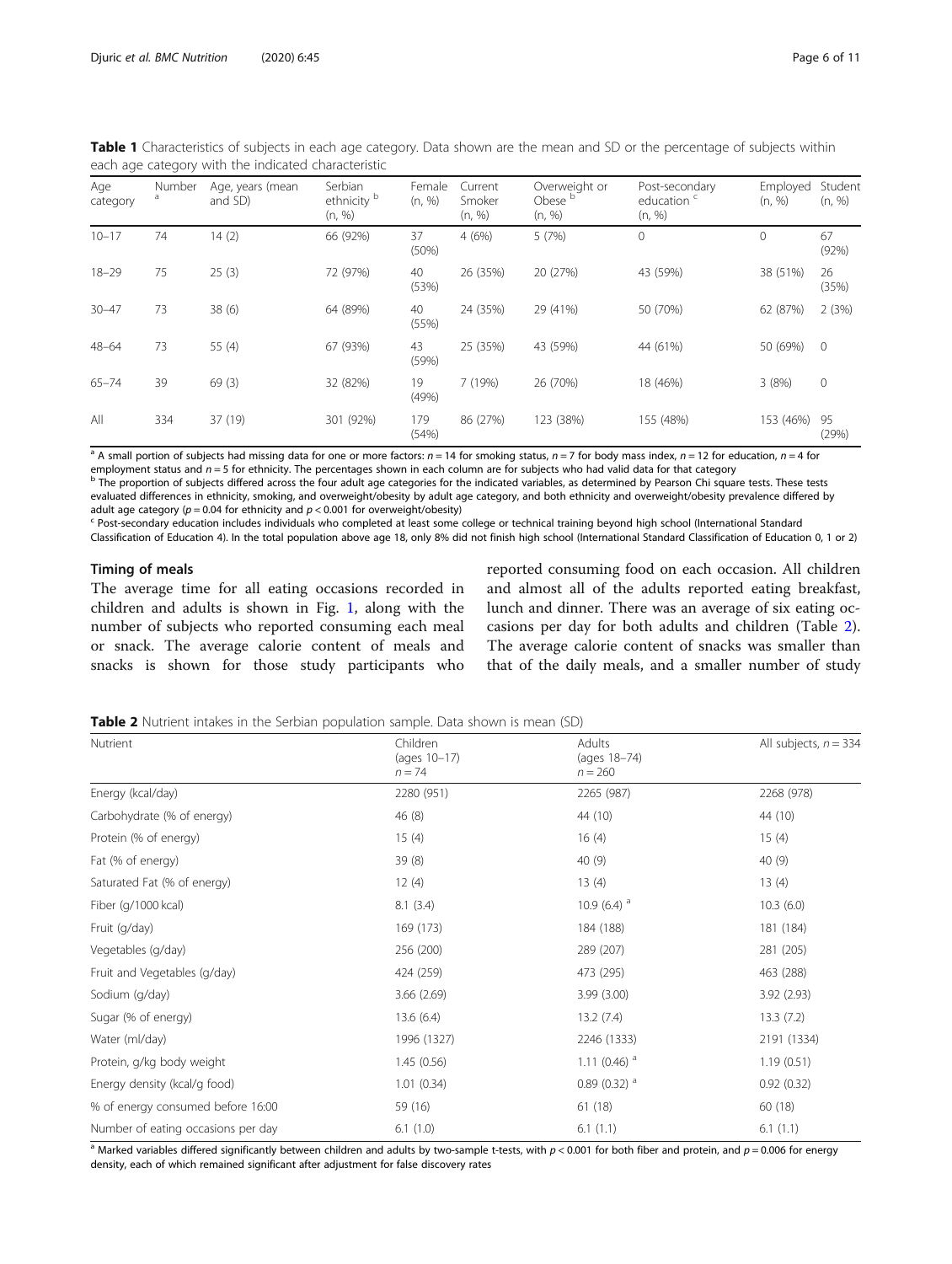participants reported eating snacks than meals, as shown in Fig. [1.](#page-4-0)

For both children and adults, lunch had a significantly higher mean calorie content than both breakfast and dinner. In children, the marginal mean of 665 kcal (SE 38) for lunch differed from both the 560 kcal (SE 38) for breakfast with  $p = 0.025$  and the 520 kcal (SE 38) for dinner with  $p = 0.002$ . In adults, the marginal mean of 761 (SE 24) kcal for lunch differed from the 537 kcal (SE 24) for breakfast with  $p < 0.001$ , and from the 568 (SE 24) kcal for dinner with  $p < 0.001$ . The average calorie content between breakfast and dinner was not significantly different in either group ( $p = 0.41$  for children and  $p = 0.29$  for adults). For comparing the calorie content of the three meals using data for children and adults combined, linear mixed models showed that adult status did not have a significant interaction with meal calorie content ( $p = 0.28$ ). The average time lunch was consumed across all subjects was 15:15. Lunch was the largest meal of the day for 47% of adults. In evaluating individual data for adults, 84% consumed lunch within 1 h of the day on the two different days that recalls were done, and on average the difference in timing between the 2 days was 24 min (SD 54 min).

We next evaluated whether the timing of energy intakes was associated with BMI, age, gender and measures of dietary quality (Table [3](#page-7-0)). For adults, the mean percentage of calories consumed by 16:00 was 60%. Using two-sample t-tests, adults who consumed at least 60% of their daily energy intake by 16:00 (4 pm), versus those that did not, were older (mean age 47 vs. 40 years), and consumed greater amounts of fruits and vegetables (mean 521 v. 425 g/day). Early eaters also consumed less total calories per day (2135 v. 2402 kcal/day), but this was not significant after adjusting for multiple comparisons, and mean DQS was higher although not significantly so (Table [3\)](#page-7-0). Fruit and vegetable intakes were the main statistically significant difference in diet quality between early and late eaters. Other components of the DQS did not differ significantly between the two groups (Table [3](#page-7-0)).

The standardized Diet Quality z-Score was weakly associated with the percentage of calories consumed by 16: 00, with  $β = 0.03$  (SE 0.007),  $p < 0.001$ . Every 10% increase in calories consumed by 16:00, the Diet Quality z-Score increased by a modest 0.3 in an unadjusted regression model. When age and gender were also included in the model, the results were similar  $β = 0.02$  (SE 0.007),  $p = 0.004$ . Age and gender were also related to the Diet Quality z-Score with increased age associated with higher scores and men having lower scores. Mean Diet Quality z-Scores were − 2.52 and − 1.55 for men and women, respectively.

# Timing of the largest meal of the day

Since there was a fair amount of variability in energy intakes across meals and breakfast was a sizable meal (Fig. [1\)](#page-4-0), we sought to identify the timing of the largest meal of the day in more detail. The largest meal was defined as the meal with the highest caloric content. The histograms showing time of consumption of the largest meal among 260 adults stratified by DQS are in Fig. [2](#page-8-0). The group with DQS of 4–5 displayed a lower frequency of consuming the largest meal after 20:00 and a higher frequency of consuming at least 60% of energy before 16:00. Of 50 individuals with DQS of 4–5, 72% consumed 60% or more of their daily energy before 16:00, and this occurred less frequently for adults with DQS of 0–1 (35 of 75, 47%) or DQS of 2–3 (58 of 135, 43%), as shown in (Fig. [2](#page-8-0)).

The mean percent of energy consumed before 16:00 in adults with DQS of 0–1 (category 1), DQS of 2–3 (category 2), and DQS of 4–5 (category 3), were 56.6% (SD 16.5), 60.1% (SD 18.8) and 68.1% (SD 16.1), respectively. ANOVA analyses with the Tukey post-hoc tests indicated that the percent of energy consumed before 16:00 was higher in DQS category 3 than in DQS category 2 or 1 with  $p < 0.02$  in either case. Mean energy intakes were 2528 (SD 1031,  $n = 75$ ), 2337 (SD 998,  $n = 135$ ) and 1677 (SD 587,  $n = 50$ ) kcal/day in the DQS categories of 1, 2 and 3, respectively. After natural log transformation to normalize the data, ANOVA analyses with the Tukey post-hoc tests indicated that mean energy intake per day in DQS category 3 was significantly lower than in the two other categories with  $p < 0.001$  in either case.

Working outside the home did yield a later distribution of when the largest meal of the day was consumed, as shown in Table [4](#page-9-0). However, the average hour for consuming the largest meal was similar (15:15 versus 14:56 for working and non-working adults, respectively,  $p =$ 0.524). The frequency of consuming at least 60% of energy before 16:00 also was similar in working and nonworking adults (Table [3](#page-7-0)).

# **Discussion**

In this population-based sample of individuals residing in Serbia, we assessed the impact of meal timing on obesity and diet quality. On average, the EU recommendation for fruits and vegetables was exceeded, and the average intake in g/day was above the mean of almost 300 g/day that was reported for fruits and vegetables globally in a review of diet survey from 113 countries during 2010 [\[25\]](#page-10-0). At the individual level, however, about half of the study population met the fruit and vegetable recommendations. This was also true for fiber intake (Results). Mean intakes of total and saturated fat, sugar and sodium, however, were all above the desired ranges with only 22–34% of the sample meeting the recommendation for each of these nutrients [[21\]](#page-10-0). Despite this, the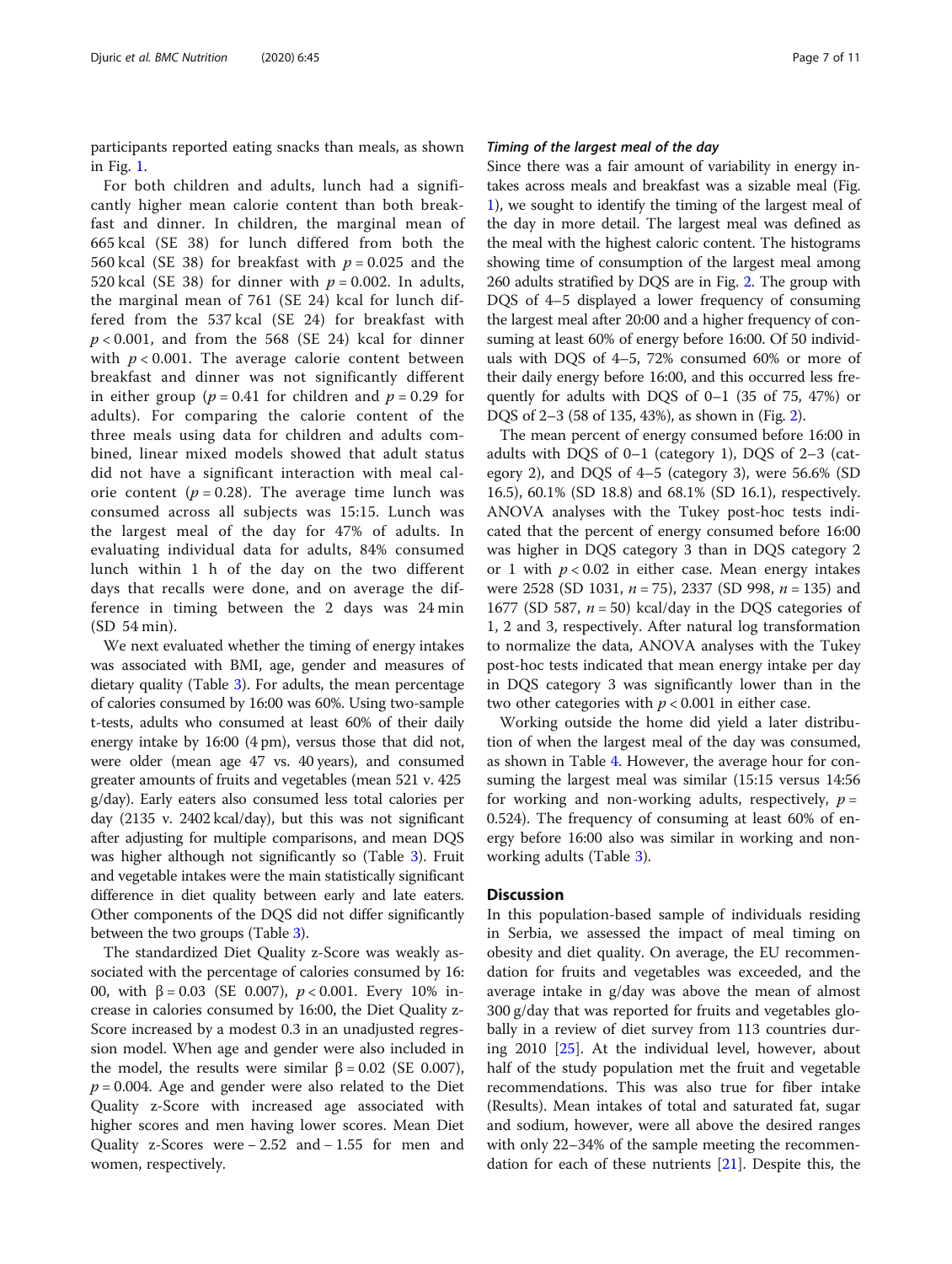<span id="page-7-0"></span>Table 3 Characteristics of adult subjects who did or did not consume at least 60% of their daily energy intake by 16:00

| Characteristic                                                               | Early eaters<br>$N = 133$ | Late eaters<br>$N = 127$ | $P$ -value             |
|------------------------------------------------------------------------------|---------------------------|--------------------------|------------------------|
| Percent of calories consumed by 16:00                                        | 75 (9)                    | 46 (12)                  | $< 0.001$ <sup>a</sup> |
| Total calorie intake, kcal/d                                                 | 2135 (880)                | 2402 (1076)              | 0.029                  |
| Age, years                                                                   | 47.1 (16.6)               | 39.6 (15.2)              | $< 0.001$ <sup>a</sup> |
| Female, number and %                                                         | 72 (51%)                  | 70 (48%)                 | 0.874                  |
| Employed outside the home, number and %                                      | 78 (59%)                  | 75 (59%)                 | 0.764                  |
| BMI, $\text{kg/m}^2$ (all data)                                              | 25.7(3.7)                 | 24.8 (4.4)               | 0.111                  |
| BMI, kg/m <sup>2</sup> (measured only, $n = 83$ early, $n = 68$ late eaters) | 25.6(3.6)                 | 24.5(4.2)                | 0.103                  |
| Overweight or obese, number and %                                            | 51 (38%)                  | 67 (53%)                 | 0.153                  |
| Number of eating occasions/day                                               | 6.1(1.1)                  | 6.2(1.0)                 | 0.733                  |
| Energy density (kcal/gram food)                                              | 0.87(0.28)                | 0.92(0.35)               | 0.219                  |
| Fruits and vegetables, g/day                                                 | 521 (332)                 | 425 (242)                | 0.008 <sup>a</sup>     |
| Fiber, g/1000 kcal                                                           | 11.7(7.1)                 | 10.2(5.5)                | 0.065                  |
| Saturated fat, % of energy                                                   | 13.3(4.7)                 | 13.3(4.3)                | 0.893                  |
| Sugar, % of energy                                                           | 13.4(8.3)                 | 13.1(6.2)                | 0.748                  |
| Sodium, g/day                                                                | 4.1(3.6)                  | 3.9(2.3)                 | 0.636                  |
| Diet Quality Score of 4-5, number and % <sup>b</sup>                         | 40 (30%)                  | 26 (21%)                 | 0.075                  |
| Diet Quality Z-score <sup>c</sup>                                            | $-1.76(2.48)$             | $-2.23(1.87)$            | 0.089                  |

<sup>a</sup> The p-values shown are from two-sample t-tests or from the Chi-square test for gender and number of people with a Diet Quality Score of 4 or 5. After adjustment for false discovery rates, p < 0.01 remained statistically significant<br><sup>b</sup> The Diet Quality Score (DQS) enumerates how many EU dietary recommendations were met on a scale of 0 to 5. The five dietary recommendati

the score were fruit and vegetable servings, saturated fat, sodium, sugar and fiber

<sup>c</sup> Each component of the DQS was z-transformed and summed to create a continuous variable

prevalence of overweight and obesity combined was only 45% for this sample of Serbian adults. Serbia as whole does have lower rates of overweight and obesity than Western countries such as the U.S. where 72% of the population is overweight or obese [[5\]](#page-10-0). The prevalence of obesity in this Serbian population sample surveyed in 2017 was only 13% which is dramatically less than that in the U.S. where 40% of the population was obese in 2015–2016 [[5,](#page-10-0) [26](#page-10-0)]. Unfortunately, obesity rates are increasing in Serbia as they are world-wide [[3](#page-10-0)–[5\]](#page-10-0).

One interesting characteristic of the traditional Serbian diet is that lunch is the largest meal of the day. Lunch was consumed, on average, in the middle of the afternoon at 15:15 (Fig. [1\)](#page-4-0). In Serbia, the traditional lunch is a large, cooked meal with soup followed by meat and vegetables. Other meals are rarely cooked and instead typically consist of bread, cheese, processed meats, salad, or ready-made foods purchased from a bakery such as the traditional filo and cheese dish, gibanica [[27\]](#page-10-0). How this eating pattern may be changing as the economy develops and Western living patterns are adopted is not yet defined. Meal timing is also a part of the so-called "nutrition transition" away from culturally-traditional eating patterns [[28](#page-10-0)]. Globally, the timing of meals across countries does vary, and it also appears that early eating could be helpful for weight control [\[29](#page-10-0), [30\]](#page-10-0). In this sample of Serbian adults, meal timing was associated with diet quality but not with obesity. An association with obesity may emerge, however, if the trends away from the traditional eating pattern with declining diet quality become more prevalent and persist over time.

Many studies have shown that eating later in the day is associated with obesity and adult weight gain [[31](#page-10-0)–[33\]](#page-10-0), although not all studies agree [[34](#page-10-0)]. Consuming more calories earlier in the day also could allow for a longer fast overnight, and extending the overnight fast is reported to improve metabolic health [\[35,](#page-10-0) [36](#page-10-0)]. In addition, consuming breakfast daily has emerged as a strategy to avoid weight gain  $[36-38]$  $[36-38]$  $[36-38]$ . Results of the present study are consistent with these findings since eating a larger percentage of calories by 16:00 and completing food consumption before 20:00 was associated with better diet quality.

In agreement with our data, the Serbian National Health Survey of 2013 showed that the proportion of females consuming fruits and vegetables on a daily basis was higher versus that in males [[11\]](#page-10-0). The reported intakes of fruits and vegetables overall were lower than the average for Europe, and more than half of the Serbian population was found to either not eat fruit or eat fruit rarely based on a diet questionnaire  $[11]$  $[11]$ . In our study that was completed in 2017, only one-fifth of the sample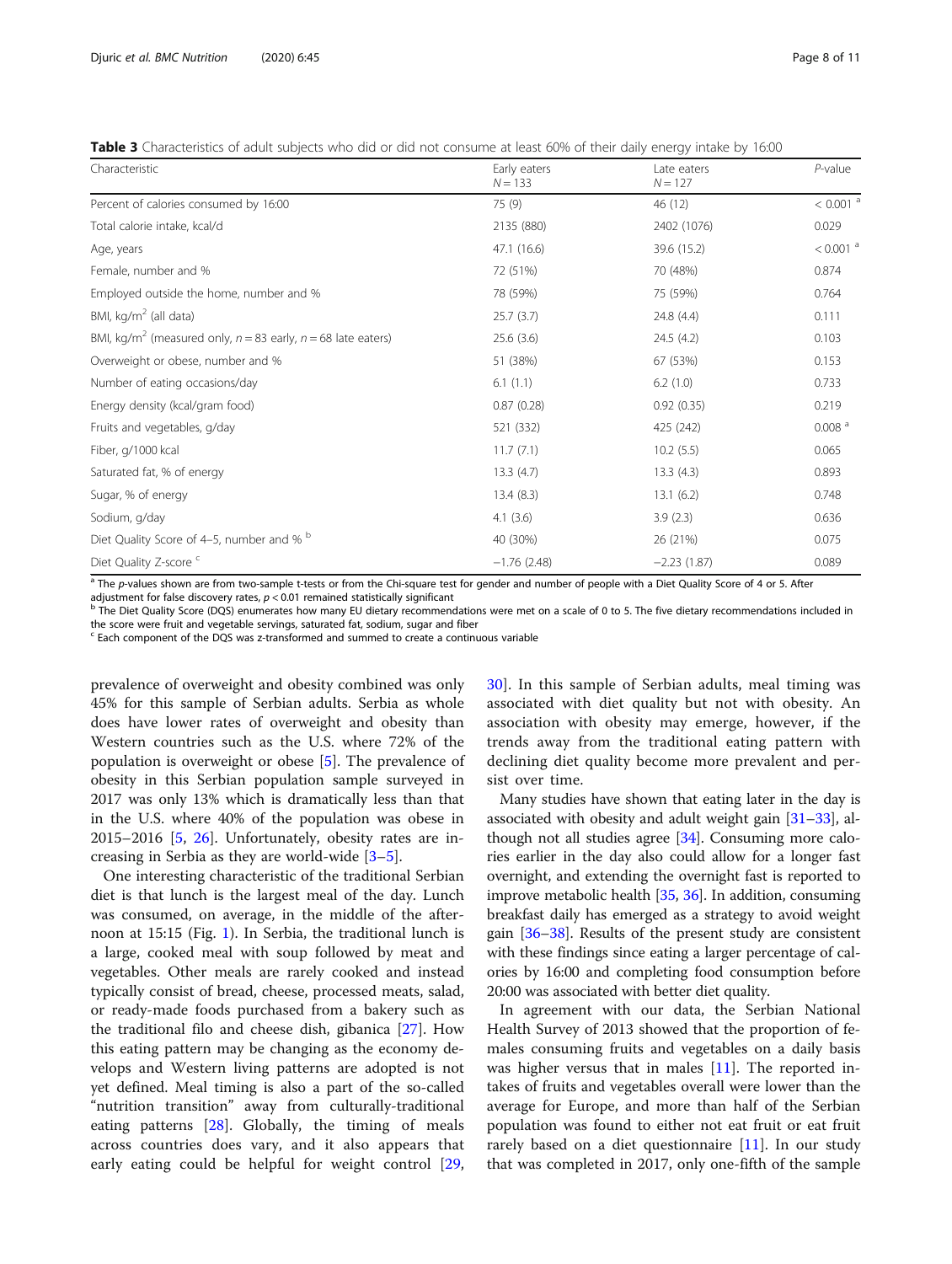<span id="page-8-0"></span>

had no fruit intake and every individual consumed at least some fruits and vegetables across the 2 days of assessment. Mean intake of fruits and vegetables was above the EU recommendation. With the recall method we used and formal analysis of all foods eaten, small amounts of fruits and vegetables in mixed dishes are enumerated and this might not be readily quantified using a questionnaire.

Limitations of the present study are that diet and health behaviors were self-reported. There is evidence that persons who have overweight or obesity underreport dietary intakes [\[39](#page-10-0), [40](#page-10-0)]. We maximized accuracy by using a multi-pass method for the dietary recalls and by following strict EFSA guidelines for nutrition assessment, but this limitation should be recognized. Most of

the surveys were carried out in the fall, and dietary intakes do vary somewhat by season, with lowest calorie intakes reported in the winter [[41](#page-10-0)]. In addition, some of the BMI data was by self-report, but mean BMI and the associations that we evaluated with BMI were similar with and without the self-reported data. In a review of studies that addressed the accuracy of self-reported weight and height, self-reported BMI was found to range 0–2.2 BMI units lower than measured BMI [\[42](#page-10-0)]. Strengths of the study include that the population sample was designed to reflect the Serbian population as a whole, the data add to the very limited information available about Serbian diets, and that the timing of all eating occasions was captured such that the effect of meal timing on diet quality could be evaluated.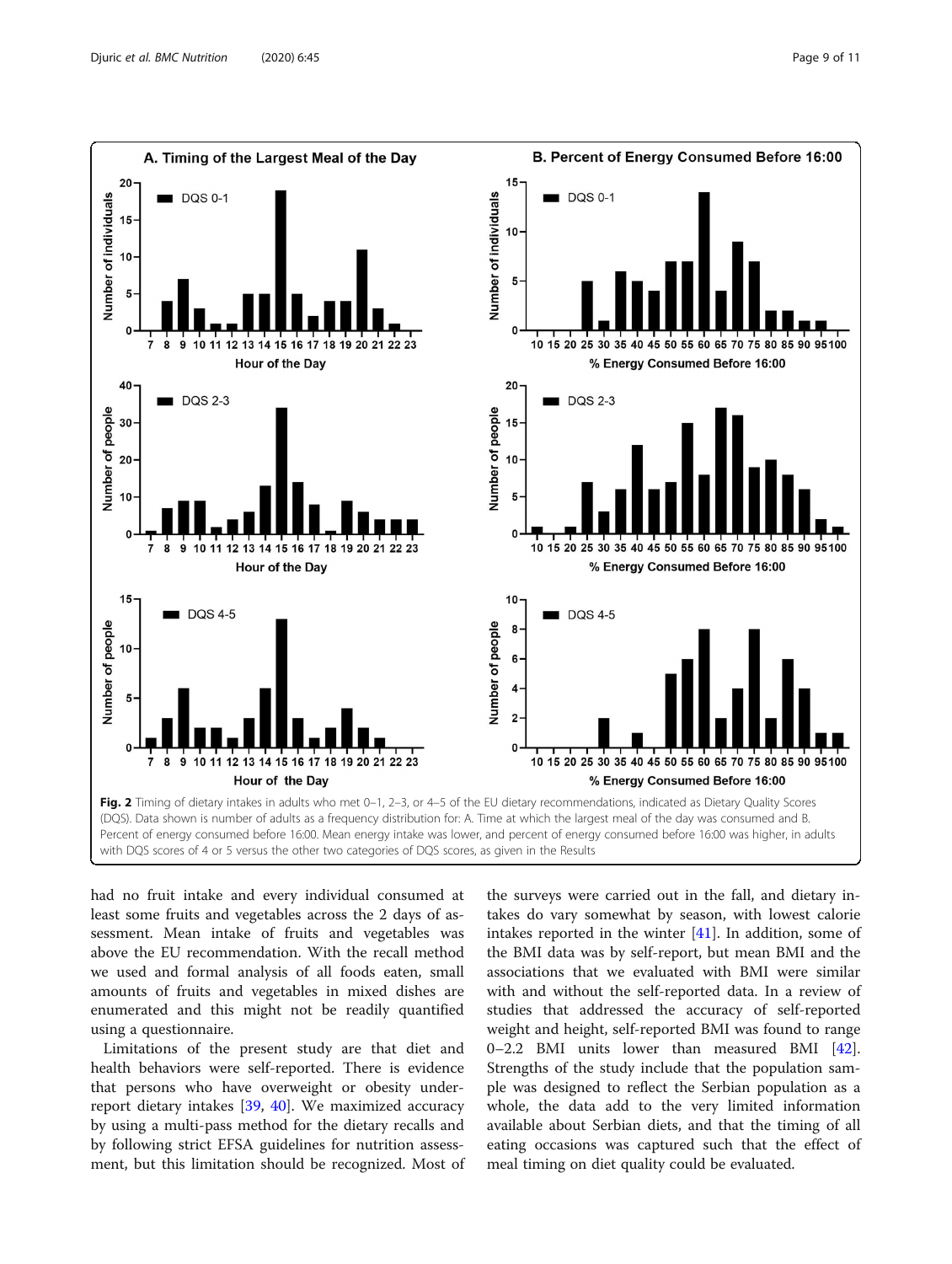<span id="page-9-0"></span>

| Table 4 Characteristic of Adults Who Do or Do Not Report Eating After 20:00. Data shown is mean and SD or number and percent |  |  |
|------------------------------------------------------------------------------------------------------------------------------|--|--|
| for 260 non-pregnant, adults                                                                                                 |  |  |

| Characteristic                                                                | Consume Food After 20:00, $n = 193$ | Do Not Eat After 20:00, $n = 67$ | $P$ -value <sup>a</sup> |
|-------------------------------------------------------------------------------|-------------------------------------|----------------------------------|-------------------------|
| Age, years                                                                    | 41.6(15.6)                          | 48.8 (17.3)                      | 0.002 <sup>a</sup>      |
| Female, number and %                                                          | 98 (51%)                            | 44 (66%)                         | 0.035 <sup>a</sup>      |
| Smoker, number and %                                                          | 117 (63%)                           | 52 (81%)                         | 0.006 <sup>a</sup>      |
| Employed outside the home, number and %                                       | 121 (63%)                           | 32 (49%)                         | $0.034$ <sup>a</sup>    |
| BMI, kg/m <sup>2</sup> (measured only, $n = 114$ and $n = 37$ , respectively) | 25.1(4.0)                           | 25.0(3.8)                        | 0.832                   |
| BMI, $kg/m2$                                                                  | 25.1(4.0)                           | 25.7(4.3)                        | 0.334                   |
| Overweight or obese, number and %                                             | 84 (44%)                            | 34 (51%)                         | 0.273                   |
| Percent of Energy consumed before 16:00                                       | 57 (18)                             | 70 (15)                          | < 0.001 <sup>a</sup>    |
| Total calorie intake, kcal/d                                                  | 2407 (1011)                         | 1857 (787)                       | < 0.001 <sup>a</sup>    |
| Energy density (kcal/g food)                                                  | 0.91(0.33)                          | 0.84(0.28)                       | 0.108                   |
| Number of eating occasions/day                                                | 6.1(1.1)                            | 6.2(1.1)                         | 0.896                   |
| Fruits and vegetables, g/day                                                  | 464 (289)                           | 501 (311)                        | 0.374                   |
| Fiber, g/1000 kcal                                                            | 10.4(6.8)                           | 12.4(5.1)                        | 0.030 <sup>a</sup>      |
| Saturated fat, % of energy                                                    | 13.8(4.5)                           | 11.9(4.1)                        | 0.002 <sup>a</sup>      |
| Sugar, % of energy                                                            | 12.3(6.1)                           | 15.9(9.7)                        | 0.001 <sup>a</sup>      |
| Sodium, g/day                                                                 | 4.2(3.1)                            | 3.2(2.7)                         | 0.020 <sup>a</sup>      |
| Diet Quality Score 4–5 <sup>b</sup> , number and %                            | 36 (19%)                            | 30 (45%)                         | < 0.001 <sup>a</sup>    |
| z-Diet Quality Score <sup>c</sup>                                             | $-2.2$ (2.1)                        | $-1.4(2.5)$                      | 0.009 <sup>a</sup>      |

a P-values are from the Person Chi-square for categorical variables or from two-sample t-tests for continuous variables. After correction for False Discovery Rates,  $p < 0.036$  was significant, as marked<br>b The number of the state of

The number of individuals with a Diet Quality Score (DQS) 4 or 5 is shown. The range of DQS was 0-5

<sup>c</sup>The z-Diet Quality Score was calculated as the sum of z-scores for each of the five diet quality criteria

# Conclusions

The major findings are that the dietary factors of greatest concern in the Serbian diet were saturated fat, sugar and sodium. Half the sample met with EU recommendations for fruits and vegetables and for fiber. An earlier meal pattern, and especially consumption of the largest meal of the day earlier in the day, was associated with better quality diets. A later meal pattern conversely represents a departure from the traditional Serbian eating pattern and was more prevalent in younger individuals, men and working adults. Shifting meal timing to accommodate changes in lifestyles may be a necessity, but efforts are needed to find ways to improve dietary quality while changes in meal consumption take place.

#### Abbreviations

BMI: Body mass index; DQS: Diet Quality Score; EFSA: European Food Safety Authority; EU: European Union; EuroFIR: European Food Information Resource Network of Excellence; SE: Standard error

## Acknowledgements

We thank all the individuals who consented to participate in this survey.

#### Authors' contributions

All authors participated in designing the data analysis plan and all authors read and approved the manuscript. Additional roles of authors were: ZD analysed data and wrote the manuscript; MN organized data and edited the manuscript; MZ organized data and edited the manuscript; MP analysed

data; and MG conceptualized the overall study, obtained funding to carry it out, and edited the manuscript.

### Funding

Support for collecting and analysing the data at the Center for Excellence in Nutrition and Metabolism Research was obtained by Dr. Maria Glibetic from the Ministry of Education, Science and Technological Development of the Republic of Serbia (grant number III 41030) and the European Food Safety Authority. A Fulbright Global Scholar Award from the U.S. Department of State supported the travel and effort of Dr. Zora Djuric to make this collaboration possible.

#### Availability of data and materials

The datasets analyzed during the current study are available from the senior author on request for data presented in aggregate to protect anonymity of subjects.

# Ethics approval and consent to participate

The study was approved by the Ethics committee of the Institute for Medical Research, University of Belgrade (Dossier No. EO123/2017). Subjects gave written, informed consent to participate in the study.

# Consent for publication

Not applicable.

# Competing interests

The authors have no competing interests to declare.

#### Author details

<sup>1</sup>Department of Family Medicine, Rogel Cancer Center, University of Michigan, Ann Arbor, MI 48109-1213, USA. <sup>2</sup> Center for Research Excellence in Nutrition and Metabolism, University of Belgrade, Belgrade 11158, Serbia. 3 Present Address: European Food Safety Authority, Via Carlo Magno 1A, 43126 Parma, Italy.